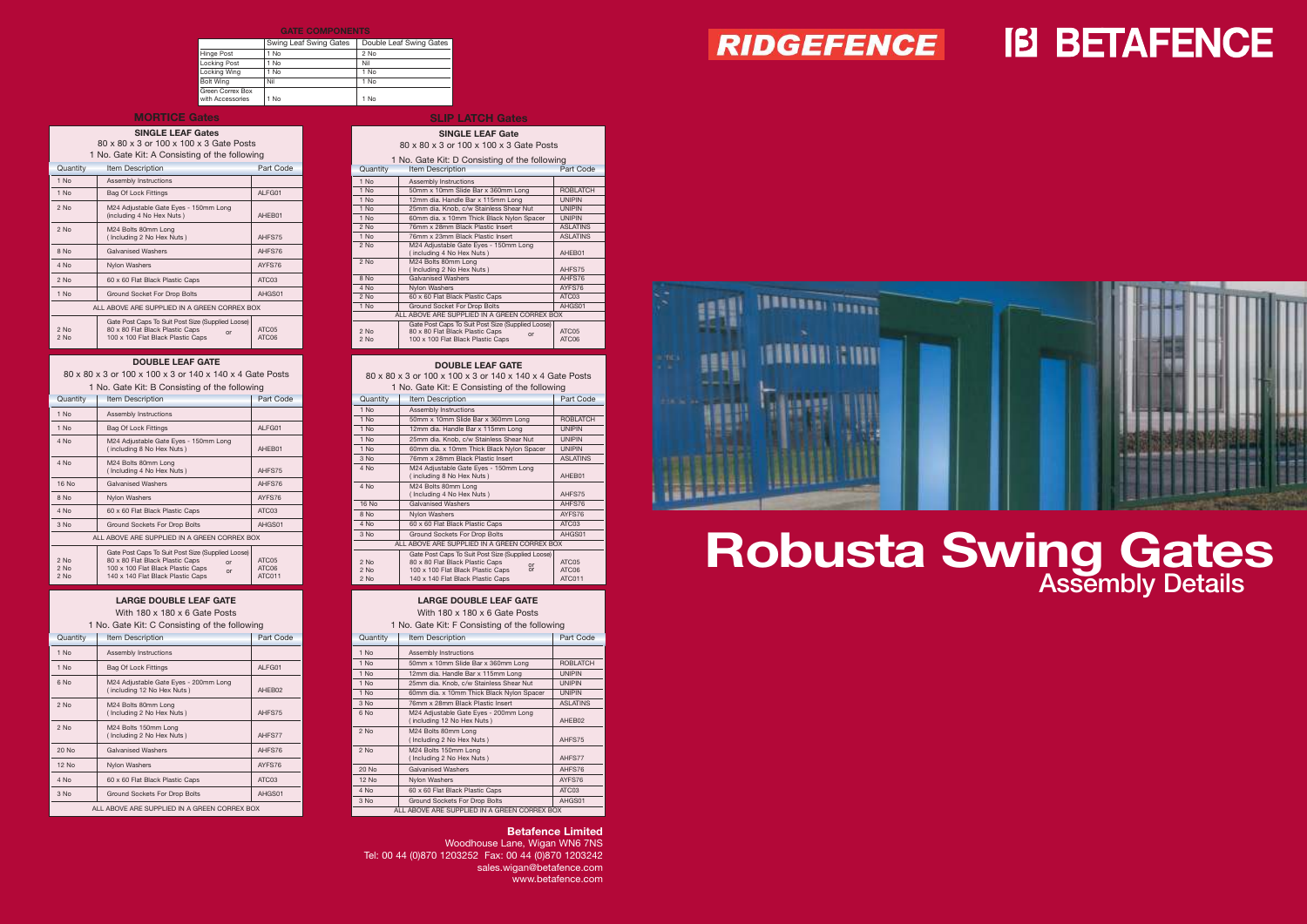### Robusta Single Leaf Gates - Tube Infill



| Dim : A<br>Nominal                                                       | Weights      |                                                                     | Dimension: B<br><b>Distance Between Posts</b> |           | Dim: C<br>0/A Length                                                               |  |
|--------------------------------------------------------------------------|--------------|---------------------------------------------------------------------|-----------------------------------------------|-----------|------------------------------------------------------------------------------------|--|
| Height                                                                   |              | 1000                                                                | 1200                                          | 1500      | of Posts                                                                           |  |
| 1.0 <sub>m</sub>                                                         | Leaf         | 23.22 kgs                                                           | 26.54 kgs                                     | 30.58 kgs | <b>1500mm</b>                                                                      |  |
|                                                                          | Posts        | 25.80 kgs                                                           | 25.80 kgs                                     | 25.80 kgs |                                                                                    |  |
| 1.2m                                                                     | Leaf         | 25.64 kgs                                                           | 29.36 kgs                                     | 33.80 kgs | 1800mm                                                                             |  |
|                                                                          | Posts        | 28.80 kgs                                                           | 28.80 kgs                                     | 28.80 kgs |                                                                                    |  |
| 1.5 <sub>m</sub>                                                         | Leaf         | 29.28 kgs                                                           | 33.60 kgs                                     | 38.64 kgs | 2100mm                                                                             |  |
|                                                                          | <b>Posts</b> | 33.30 kgs                                                           | 33.30 kgs                                     | 33.30 kgs |                                                                                    |  |
| 1.8 <sub>m</sub>                                                         | Leaf         | 33.17 kgs                                                           | 38.19 kgs                                     | 43.93 kgs | 2500mm                                                                             |  |
|                                                                          | Posts        | 39.30 kgs                                                           | 39.30 kgs                                     | 39.30 kgs |                                                                                    |  |
| 2.0 <sub>m</sub>                                                         | Leaf         | 35.34 kgs                                                           | 40.66 kgs                                     | 46.70 kgs | 2700mm                                                                             |  |
|                                                                          | Posts        | 42.30 kgs                                                           | 42.30 kgs                                     | 42.30 kgs |                                                                                    |  |
| 2.4 <sub>m</sub>                                                         | Leaf         | 40.75 kgs                                                           | 47.09 kgs                                     | 54.15 kgs | 3100mm                                                                             |  |
|                                                                          | Posts        | 48.31 kgs                                                           | 48.31 kgs                                     | 48.31 kgs |                                                                                    |  |
| 40 x 3mm Serrated Strip<br>welded to top of leaf<br>for 1.8m high & over |              | <b>Vertical Extensions</b><br>For 3no Rows of<br><b>Barbed Wire</b> |                                               |           |                                                                                    |  |
| REVISIONB - Post Weights Revised - 10.2006                               |              |                                                                     |                                               |           |                                                                                    |  |
| Betafence Ltd                                                            |              |                                                                     | <b>IB BETAFENCE</b>                           |           | <b>PRODUCT DESCR</b><br>Robusta Swing G<br>Details of Standar<br>Single Leaf Gates |  |
| Woodhouse Lane<br>Wigan                                                  | WN67NS       | Phone<br>Fax                                                        | 0870 120 3252<br>0870 120 3242                |           | With Tube Infill                                                                   |  |

| SPECIFICATION:<br><b>Gate Posts</b> | : $80 \times 80 \times 3$ mm RHS                                                                    |                                                |  |  |  |
|-------------------------------------|-----------------------------------------------------------------------------------------------------|------------------------------------------------|--|--|--|
|                                     | For All Heights                                                                                     |                                                |  |  |  |
| <b>Outer Frame</b>                  | : 60 x 60 x 2mm RHS<br><b>Fully Welded</b>                                                          |                                                |  |  |  |
| Tube Infill                         | : 25 x 25 x 1.5mm RHS<br>Pitched at 135mm crs.                                                      |                                                |  |  |  |
| Hinges                              | <b>Fully Adjustable</b>                                                                             | : 25mm dia. - Rear Hung<br>180° Inward Opening |  |  |  |
| <b>Ground Bolt</b>                  | : 20mm dia. - On Inside Face<br><b>Lockable with Padlock</b>                                        |                                                |  |  |  |
| Lock                                | : Mortice Lock - Euro Cylinder<br>and 3 Keys                                                        |                                                |  |  |  |
| Handles                             | : Standard Acommodates -<br>On Inside + On Outside<br>On Inside Only & Key<br>No Handles & Key Only |                                                |  |  |  |
| Slip Latch                          | : 50 x 10mm Slip latch on inside<br>face of leaf and holed for<br>padlock                           |                                                |  |  |  |
|                                     | <b>Important Note: Foundation Details should</b>                                                    |                                                |  |  |  |
|                                     | be as recommended in BS 1722 Part: 14                                                               |                                                |  |  |  |
|                                     | for Open Mesh Steel Panel Fences                                                                    |                                                |  |  |  |
| : SCRIPTION:                        | Drawn                                                                                               | МJН                                            |  |  |  |
| <b>ng Gates</b><br>ndard            | Date                                                                                                | 10.2006                                        |  |  |  |
| ates<br>$\mathbf{m}$                |                                                                                                     | Drawing No:                                    |  |  |  |

RB-SLG-T01

REV<br>B









Depress Catch A around 5mm into lock body.

Whilst Catch **A** is still being depressed, push in <sup>l</sup>ever B until resistance is felt (about 10mm).

**Do not use excessive force.**

<sup>L</sup>et go of Catch A. Let go of Catch **B** Turn Catch  $\overline{A}$  through 180 $^{\circ}$  to face the other direction.

**Do not use excessive force.**

Make sure Catch  $\blacktriangle$  is lined up properly in its slot and then keep pushing it back in until a 'click is hear<sup>d</sup> <sup>f</sup>rom <sup>L</sup>ever B.

**Do not use excessive force.**

### **Do not use excessive force.**

The Lock Body has now been turned from left hand to right hand, or vice versa.

2 BE ETAFENCE THE BETAFENCE THE SETAFENCE THE SETAFFENCE THE SETAFFENCE THE SETAFFENCE THE SETAFFENCE THE SETAFFENCE THE SETAFFENCE THE SETAFFENCE THE SETAFFENCE THE SETAFFENCE THE SETAFFENCE THE SETAFFENCE THE SETAFFENCE



### Mortise Lock - Reversing the Catch in the Lock Body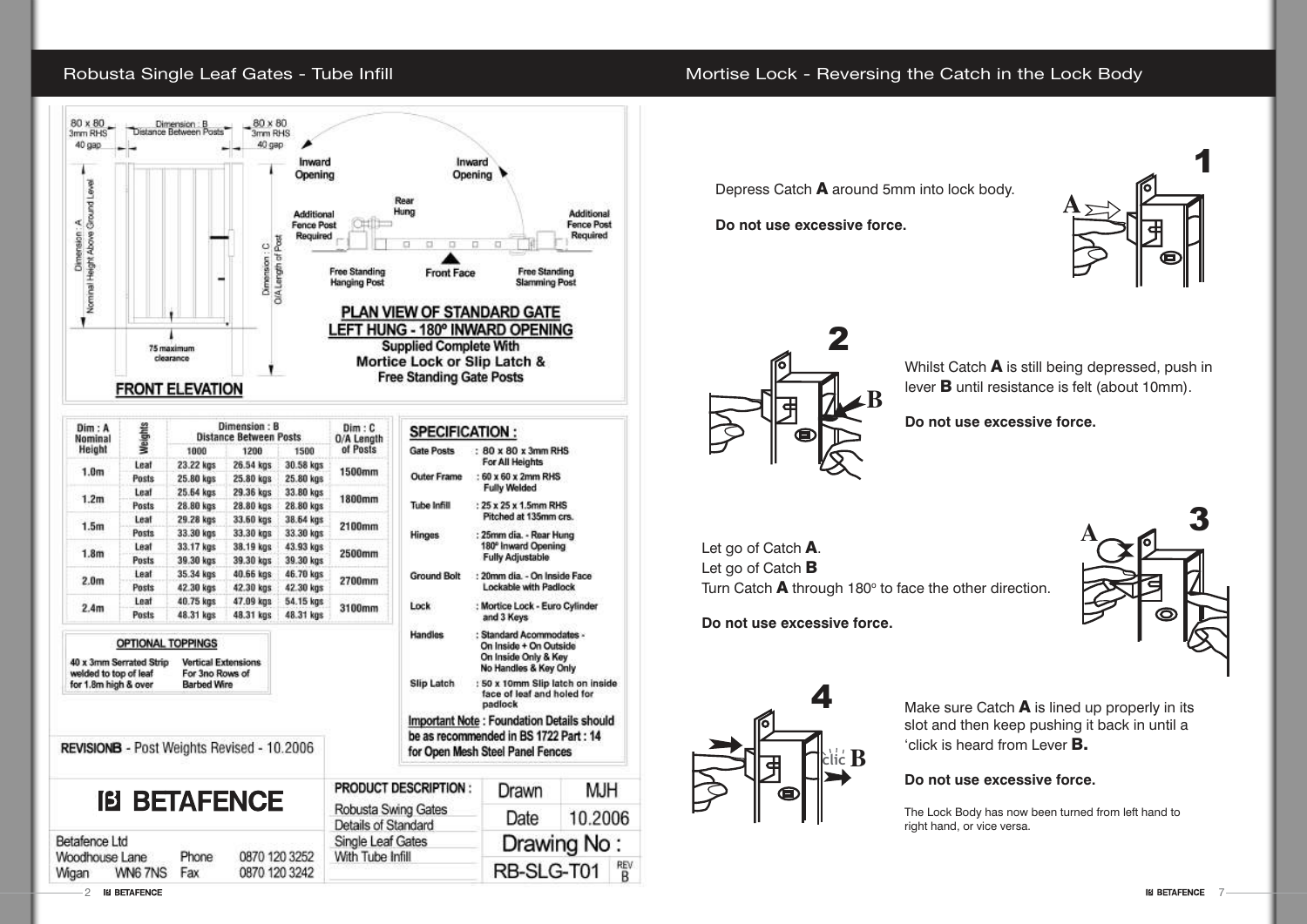## Standard Robusta Swing Gates - On-Site Mortorise Lock &

### Robusta Double Leaf Gates - Tube Infill



| <b>IB BETAFENCE</b> |  |
|---------------------|--|
|---------------------|--|

| Betafence Ltd |                |       |               |
|---------------|----------------|-------|---------------|
|               | Woodhouse Lane | Phone | 0870 120 3252 |
|               | Wigan WN6 7NS  | Fax   | 0870 120 3242 |

| PRODUCT DESCRIPTION :                      | Drawn                           | <b>MJH</b> |  |
|--------------------------------------------|---------------------------------|------------|--|
| Robusta Swing Gates<br>Details of Standard | Date                            | 29.07.02   |  |
| On-Site Mortise Lock                       | Drawing No:<br>REV<br>RBG-AS-L1 |            |  |
| And Handle Assembly                        |                                 |            |  |



| <b>IB BETAFENCE</b>          |         |       |               | <b>PROD</b> |  |
|------------------------------|---------|-------|---------------|-------------|--|
|                              |         |       |               | Robus       |  |
|                              |         |       | Detail:       |             |  |
| etafence Ltd                 |         |       |               | Double      |  |
| <i><b>loodhouse Lane</b></i> |         | Phone | 0870 120 3252 | With T      |  |
| ∧iqan                        | WN6 7NS | Fax   | 0870 120 3242 |             |  |